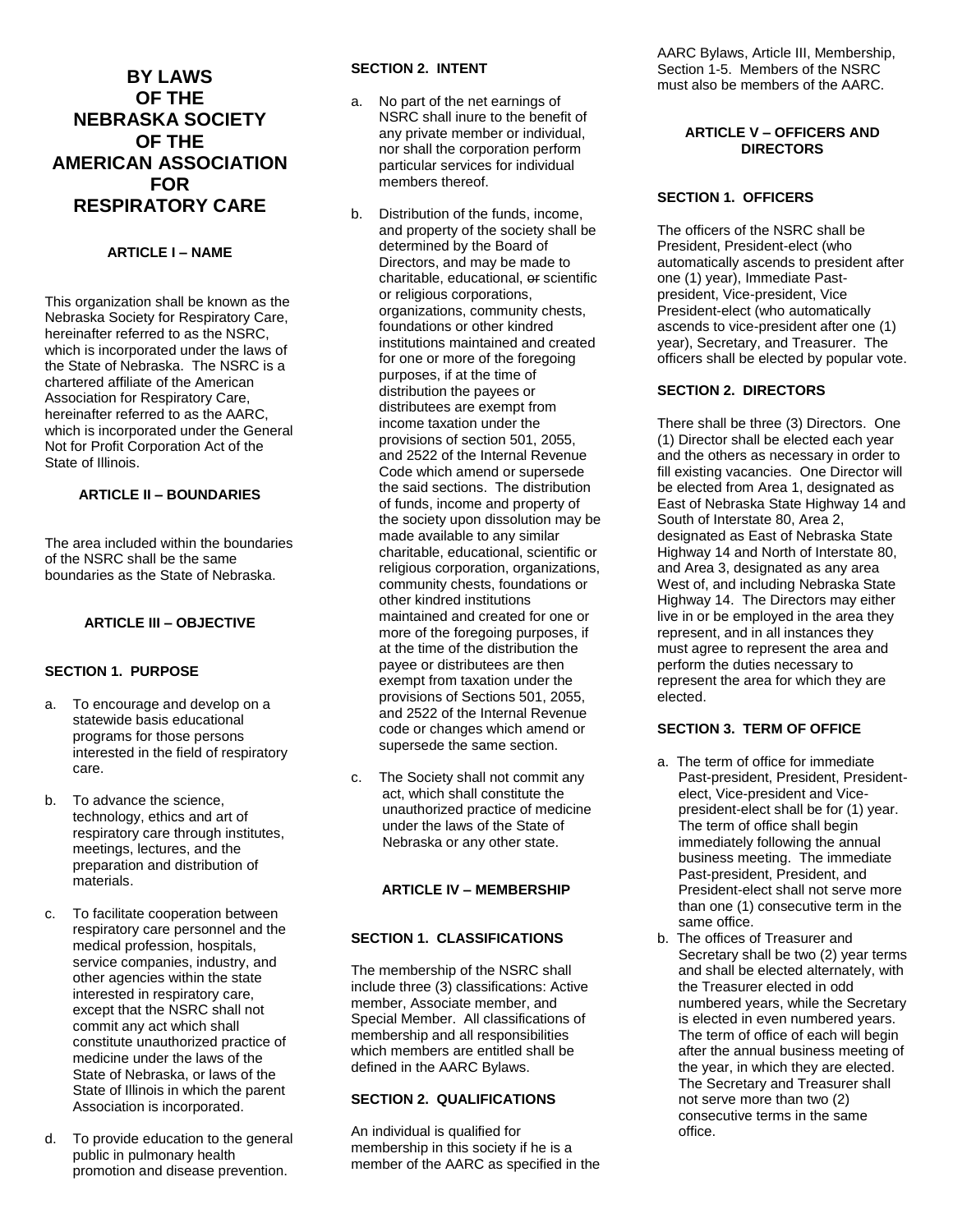c. The term of office for Directors shall begin immediately following the annual business meeting and shall be a three- (3) year term of office. Directors will not serve more than two (2) consecutive terms.

# **SECTION 4. VACANCIES OF OFFICERS AND DIRECTORS**

- a. In the event of a vacancy in the office of President, the Presidentelect shall become the acting President to serve the unexpired term and shall serve his/her own successive term, as President.
- b. In the event of a vacancy in the office of President-elect, the Vicepresident shall assume the duties, but not the office, of President-elect as well as his/her own duties until a special election can be held to elect President-elect.
- c. Any vacancies that occur on the Board of Directors, with the exception of the President and immediate Past-president, shall be filled by qualified members elected by the Board of Directors. Individuals so elected shall serve the remainder of the term of that office.
- d. In the event of a vacancy the office of Immediate Past-president, that office shall remain vacant.

# **SECTION 5. DUTIES OF OFFICERS**

a. President

The President shall be the chief executive officer of the NSRC. The President shall**:** preside at the annual business meeting and all meetings of the Board of Directors; prepares an agenda for the annual business meeting in accordance with Article VIII of these Bylaws; prepare and submit an agenda for each meeting of the Board of Directors not fewer than seven (7) days prior to such a meeting; appoint standing and special committees subject to the approval of the Board of Directors**;** be an exofficio member of all committees except the election and nominations committees; and present to the Board of Directors and membership an annual report of NSRC activities. He shall, with the Treasurer, be responsible for disbursement of all society funds.

- b. President-elect
	- The President-elect shall serve until the next annual business meeting and then ascend to the office of President. He/she shall become acting President and shall assume the duties of the President in the event of the President's absence, resignation, or disability and shall perform such other duties as shall be assigned by the President or Board of Directors.
- c. Vice-president The Vice-president shall assume the duties but not the office of the President-elect in the event of the President-elect's absence, resignation, or disability; and shall perform such duties as assigned by the President or Board of Directors. He/she shall be the Chairperson of the program and education committee.
- d. Vice-president-elect The Vice-president-elect shall serve until the next annual business meeting and then ascend to the office of Vice-President. He/she shall become acting Vicepresident and shall assume the duties of the Vice-president in the event of the Vice-president's absence, resignation, or disability and shall perform such other duties as shall be assigned by the President or Board of Directors. He/she shall be the vicechairperson of the program and education committee. He/she will also serve as a member of the Awards Committee.
- e. Treasurer

The Treasurer shall: have charge of all funds and securities of the NSRC, endorsing checks, notes or other orders for the payment of bills, disbursing funds as authorized by the Board of Directors and/or in accordance with the adopted budget, depositing funds as the Board of Directors may designate. The Treasurer shall see that full accurate accounts are kept, and make a written financial report at every regularly scheduled meeting of the Board of Directors.

f. Secretary The Secretary shall have charge of:

keeping the minutes of the Board of Directors regular meetings, and the annual business meeting, tracking



all electronic correspondence related to NSRC business and submit pertinent information for inclusion in the following board meeting minutes, submitting a copy of the minutes of every meeting of the governing body and other business of the NSRC to the Executive Office of the AARC within thirty (30) days following the meeting, executing the general correspondence, and in general, performing all duties as from time to time shall be assigned by the President or the Board of Directors.

g. Immediate Past-president The immediate Past-president shall serve as an ex-officio member of the program and education committee and shall also serve other duties as assigned by the President or Board of Directors.

# **SECTION 6. VOTING**

Each position will have one (1) vote (except the President, who votes only in case of a tie). Proxies will be accepted on specific issues when submitted to the Secretary at the beginning of the meeting and approved by the Board. Electronic voting is permissible when business requires such action and information has been disbursed to educate the Board of Directors about such business.

# **ARTICLE VI – BOARD OF DIRECTORS**

# **SECTION 1. COMPOSITION AND POWERS**

- a. The executive government of the NSRC shall be vested in a board of twelve (12) active members consisting of President, Presidentelect, immediate Past-president, Vice-president, Vice-presidentelect, Secretary, Treasurer, three (3) Directors, and two (2) Delegates.
- b. The President shall be chairman and presiding officer of the Board of Directors and the executive committee. The President shall invite such individuals to the meetings of the Board as he/she shall deem necessary, with the privilege of voice but no vote.
- c. The Board of Directors shall have the power to declare an office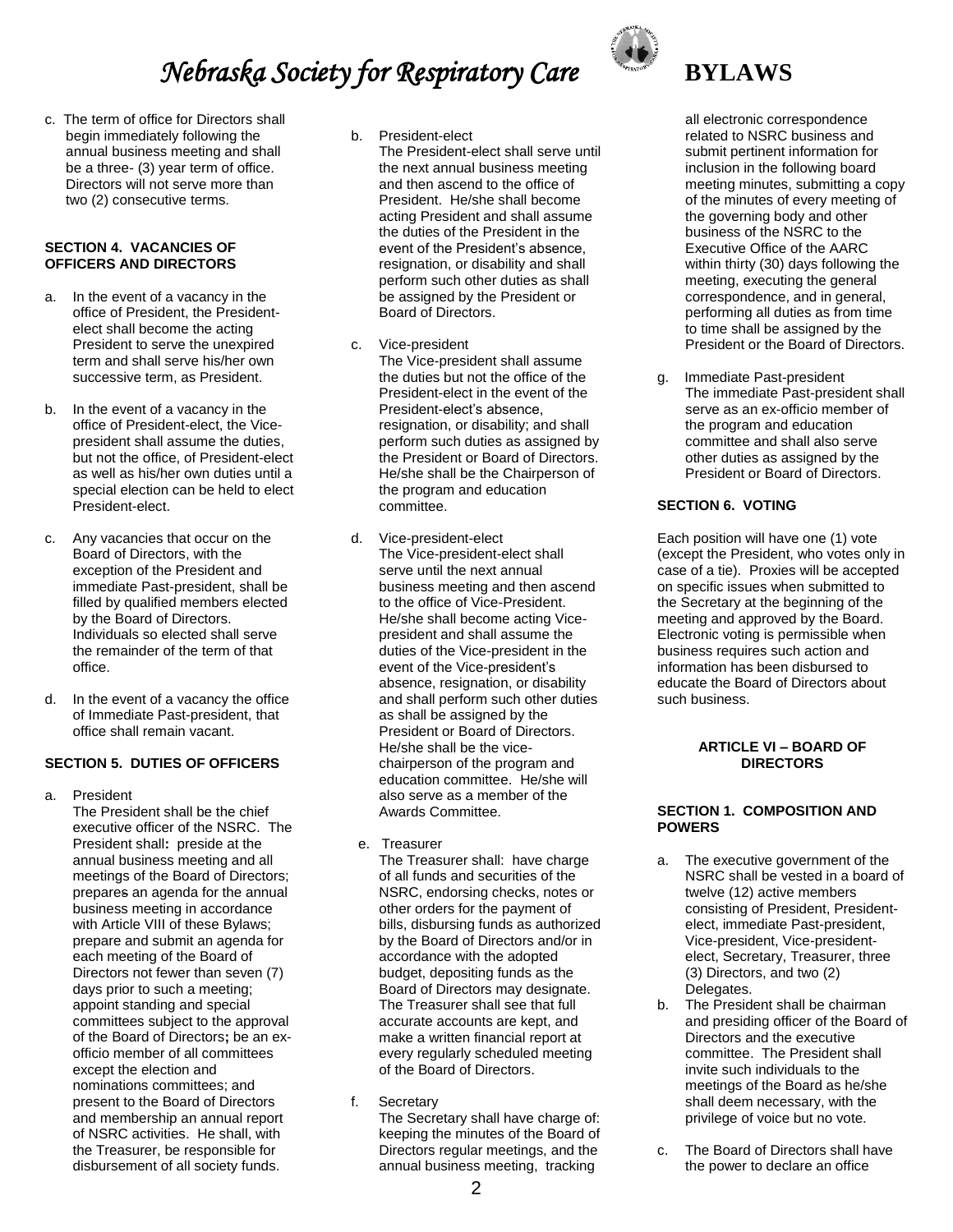vacant by two-thirds (2/3) vote, upon refusal or neglect of any of the Board to perform the duties of the office, or for any conduct deemed prejudicial to the NSRC. Written notice shall be given to the member that the office has been declared vacant.

# **SECTION 2. DUTIES**

- a. Supervise all business and activities of the NSRC within the limitation of these Bylaws.
- b. Adopt and rescind standing rules of the NSRC.
- c. Determine remuneration, stipends, and other related matters, after consideration of the budget.
- d. Approve by vote the slate of candidates for the upcoming Board vacancies presented by the Nominations Committee.

# **SECTION 3. MEETINGS**

- a. The Board of directors shall meet during the annual business meeting of the NSRC and shall hold at a minimum, one (1) meeting every three (3) months during the calendar year.
- b. Special meetings of the Board of Directors shall be called by the President at such time as the business of the NSRC shall require, or upon written request of six (6) members of the Board of Directors filed with the President and the Secretary of the NSRC.
- c. Six (6) Board members shall constitute a quorum at any Board of Directors meeting.

# **SECTION 4. VOTE**

Whenever, in the judgment of the Board of Directors, it is necessary to present any business to the membership prior to the next regular or annual business meeting, the Board of Directors may, unless otherwise required by these Bylaws, instruct the Elections Committee to conduct a vote of the membership by conventional or electronic methods. The question thus presented shall be determined according to a majority of valid votes received within thirty (30) days after the date of submission, except in the case of a bylaws amendment or change in

the Bylaws when a majority of the valid votes received is required. Any and all action approved by the members in accordance with the requirements of this article shall be binding upon each member hereof. Any amendment(s) to the Bylaws of the NSRC shall be presented to the membership at least sixty (60) days prior to vote, as provided in Article XV of these Bylaws concerning amendments.

#### **SECTION 5. EXECUTIVE COMMITTEE**

The executive committee of the Board of Directors shall consist of President, President-elect, Vice-president, Vicepresident-elect, immediate Pastpresident, Secretary and Treasurer. They shall have the power to act for the Board of Directors between meetings of the Board of Directors and such action shall be subject to ratification by the Board at its next meeting. The executive committee shall also function as the budget and audit committee.

#### **ARTICLE VII – NOMINATIONS AND ELECTIONS**

#### **SECTION 1. NOMINATIONS COMMITTEE**

The Board of Directors shall appoint a nominations chairperson at the start of the fiscal year and approve his/her committee at the first scheduled board meeting of the fiscal year. The chairperson shall prepare and present a slate of nominees for the following year at the last scheduled business meeting of the Board of Directors of the current calendar year for approval.

# **SECTION 2. BALLOT**

- a. Only active NSRC members in good standing will have the right to hold office, hold committee chairs, and vote. Members of the NSRC will be considered active members if they are in compliance with AARC Bylaws, Article III.
- b. The official ballot and brief biographical sketches of each nominee's professional activities and services to the organization shall be delivered to all active members of the NSRC at least sixty (60) days prior to the annual business meeting.



#### c. The list of nominees shall be so designed as to be a secure ballot with provisions for write-in votes for each office. Ballots, to be acceptable, must be received by the designated person least twentyone (21) days before the annual meeting. The deadline date shall be clearly indicated on the ballot.

d. If the vote is to be conducted at the annual business meeting, the time, date, and place shall be clearly indicated on the ballot. Provisions shall be made for absentee ballots, which allow all eligible members the opportunity to vote.

# **SECTION 3. ELECTION COMMITTEE**

The Board of Directors shall appoint an impartial election committee, which shall prepare, distribute, receive and verify each ballot, and tally the votes. The official results of the election shall be formally announced to the membership at the annual business meeting.

#### **ARTICLE VIII – ANNUAL BUSINESS MEETING**

# **SECTION 1. DATE AND PLACE**

- a. The NSRC shall hold an annual business meeting in each calendar year; additional business meetings may be held as required to fulfill the objectives of the NSRC.
- b. The date and place of the annual business meeting and additional meetings shall be decided in advance by the Board of Directors. In the event of a major emergency, the Board of Directors shall cancel the scheduled meeting, set a new date and place, if feasible, or conduct the business of the meeting by mail, teleconference, or electronically.

# **SECTION 2. PURPOSE**

- a. The annual business meeting shall be for the purpose of receiving reports of officers and committees, the results of the election and for other business brought by the President.
- b. Additional business meetings shall be for the purpose of receiving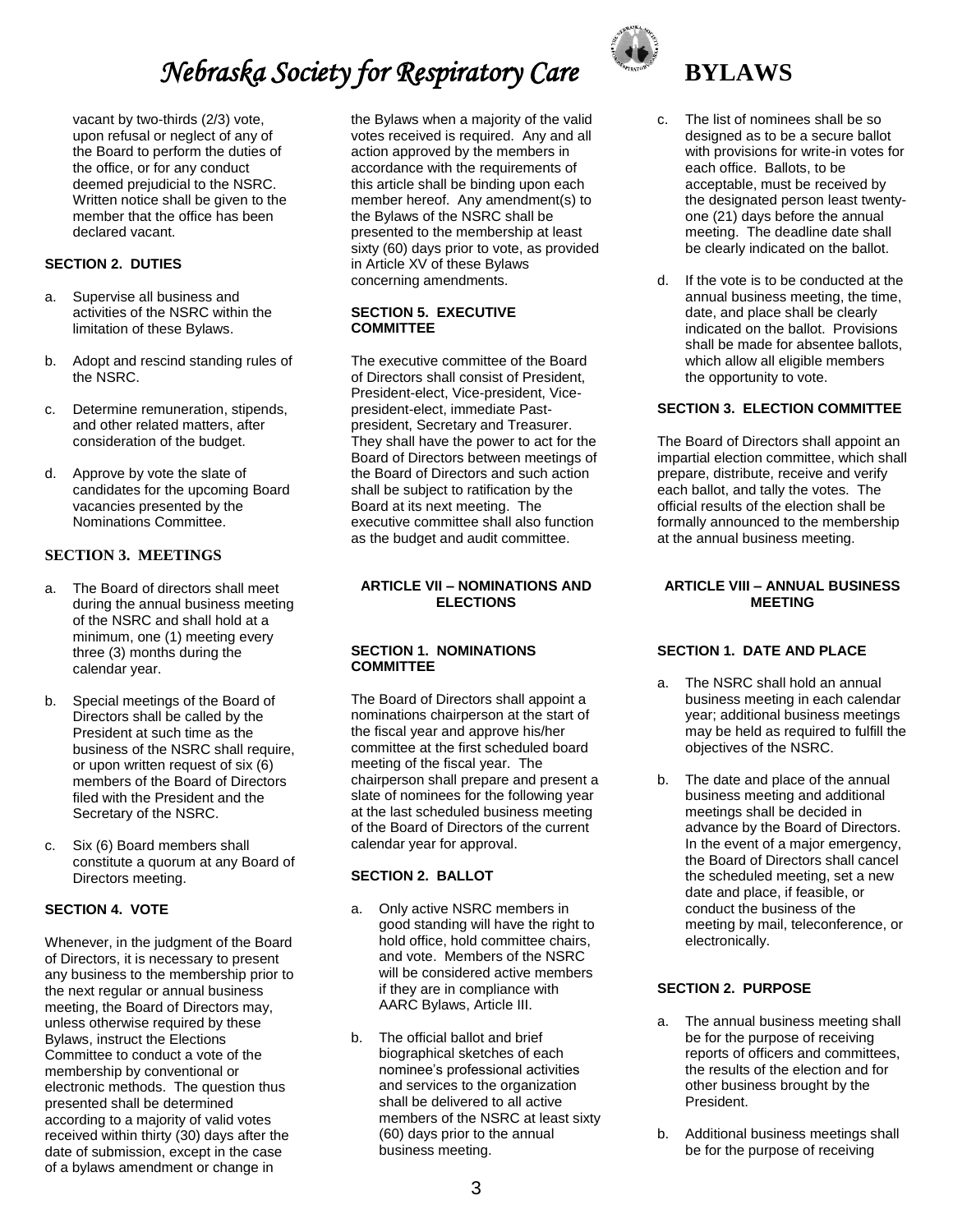reports and for other business brought by the President.

c. Education opportunities for the membership shall be delivered when the business meeting coincides with the annual educational meeting.

# **SECTION 3. NOTIFICATION**

Written notice of the time and place of the annual business meeting shall appear on the Society's web page, and if deemed appropriate other electronic or written publications.

#### **ARTICLE IX – NSRC DELEGATES TO THE AARC HOUSE OF DELEGATES**

# **SECTION 1. ELECTION**

The Delegates of the NSRC to the House of Delegates of the AARC shall be elected as specified in the AARC Bylaws.

# **SECTION 2. DUTIES**

The duties of the Delegates shall be specified in the Bylaws of the AARC. They shall also serve other duties as assigned by the NSRC President or Board of Directors.

# **SECTION 3. BOARD MEMBER**

The Delegates shall be voting members of the NSRC Board of Directors.

#### **SECTION 4. MULTIPLE DUTIES**

Except for the office of Past-President, the members of the delegation may not hold concurrent elected offices on the Executive Committee.

# **SECTION 5. TERM OF OFFICE**

- a. Terms of office for the Delegates shall begin after installation at the annual business meeting.
- b. The length of term for each Delegate shall be four (4) years, with one Delegate elected every two (2) years.
- c. In the event of a vacancy in either office of Delegate. The Board of Directors may elect to appoint a surrogate to attend individual meetings. This

individual assumes the duties but not the position of Delegate. A Delegate will then be elected at the next scheduled election to fill the remainder of the vacated term.

# **ARTICLE X – COMMITTEES**

# **SECTION 1. STANDING COMMITTEES**

The chairmen of the following standing committees shall be appointed by the President, subject to the approval of the Board of Directors, to serve for a term of one (1) year. The standing committees shall be: Membership, Budget and Audit, Election, Judicial, Nominations, Program and Education, Bylaws, Publications, Public Relations, Awards, and Summit Award.

#### **SECTION 2. SPECIAL COMMITTEES AND OTHER APPOINTMENTS**

Special committees may be appointed by the President.

#### **SECTION 3. COMMITTEE CHAIRPERSON DUTIES**

- a. The chairperson of each committee shall provide a list of prospective committee members to the President. When possible the chairperson of the previous year shall serve as a member of the new committee.
- b. All committee reports shall be made in writing and submitted to the President and Secretary of the NSRC at each Board of Directors meeting, at which time is to be read.
- c. Nonmembers or physician members may be appointed as consultants to the committees. The President shall request recommendation for such appointments from the Medical Advisor.
- d. The chairperson of each committee is responsible for working within the assigned budget for the fiscal year following. In addition, the chairperson of each committee shall:provide input for budget development, review the budget**,** and submit changes to the President no later than thirty (30)



days following the annual business meeting.

#### **ARTICLE XI – DUTIES OF COMMITTEES**

# **SECTION 1. MEMBERSHIP**

a. This committee shall consist of three (3) as described in Article V, Section 2. Members shall investigate ways in which the Society can serve its members.

# **SECTION 2. BUDGET AND AUDIT COMMITTEE**

a. The committee shall consist of the executive committee. The committee shall assist the Treasurer in preparation of the annual budget and shall oversee the disbursement of Society funds.

# **SECTION 3. ELECTION COMMITTEE**

- a. The committee shall consist of at least three (3) members who shall serve for one (1) year and the directors as described in Article V, Section 2.
- b. The chairperson along with any combination of two (2) committee members, officers, or directors shall prepare, receive, verify and count ballots for all elections held during the calendar year. Individuals represented on the ballot will not participate in the election process.

# **SECTION 4. JUDICIAL COMMITTEE**

- a. This committee shall consist of the President, President-elect, and immediate past-President.
- b. The committee shall review formal written complaints against any individual NSRC member charged with any violation of the NSRC Bylaws or otherwise with any conduct deemed detrimental to the NSRC or the AARC. Complaints or inquiries may be referred to this committee by the judicial committee of the AARC.

#### **SECTION 5. NOMINATIONS COMMITTEE**

a. This committee shall prepare for approval, by the Board of Directors,